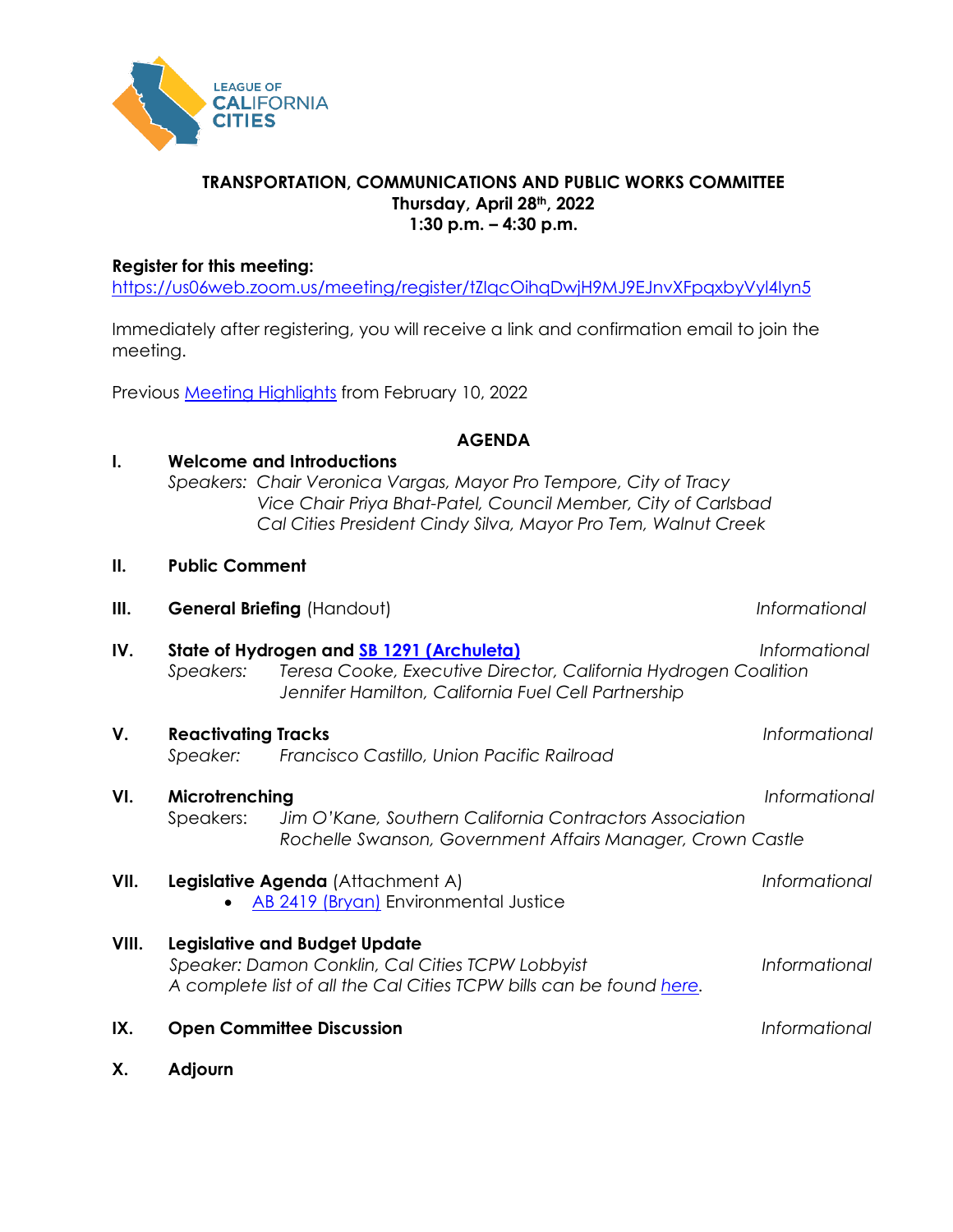### **Next Virtual Meeting:** Thursday, June 9, 2022, 1:30 pm – 4:30 pm

*Please visit our Cal Cities Transportation, Communications, and Public Works Policy Committee [webpage](https://www.calcities.org/home/advocacy/policy-areas-and-committees/transportation-communication-and-public-works) for more information about the committee and available resources.*

Brown Act Reminder: The League of California Cities' Board of Directors has a policy of complying with the spirit of open meeting laws. Generally, *off-agenda items may be taken up only if:*

*1) Two-thirds of the policy committee members find a need for immediate action exists and the need to take action came to the attention of the policy committee after the agenda was prepared (Note: If fewer than two-thirds of policy committee members are present, taking up an off-agenda item requires a unanimous vote); or*

*2)A majority of the policy committee finds an emergency (for example: work stoppage or disaster) exists.* 

*A majority of a city council may not, consistent with the Brown Act, discuss specific substantive issues among themselves at League meetings. Any such discussion is subject to the Brown Act and must occur in a meeting that complies with its requirements.*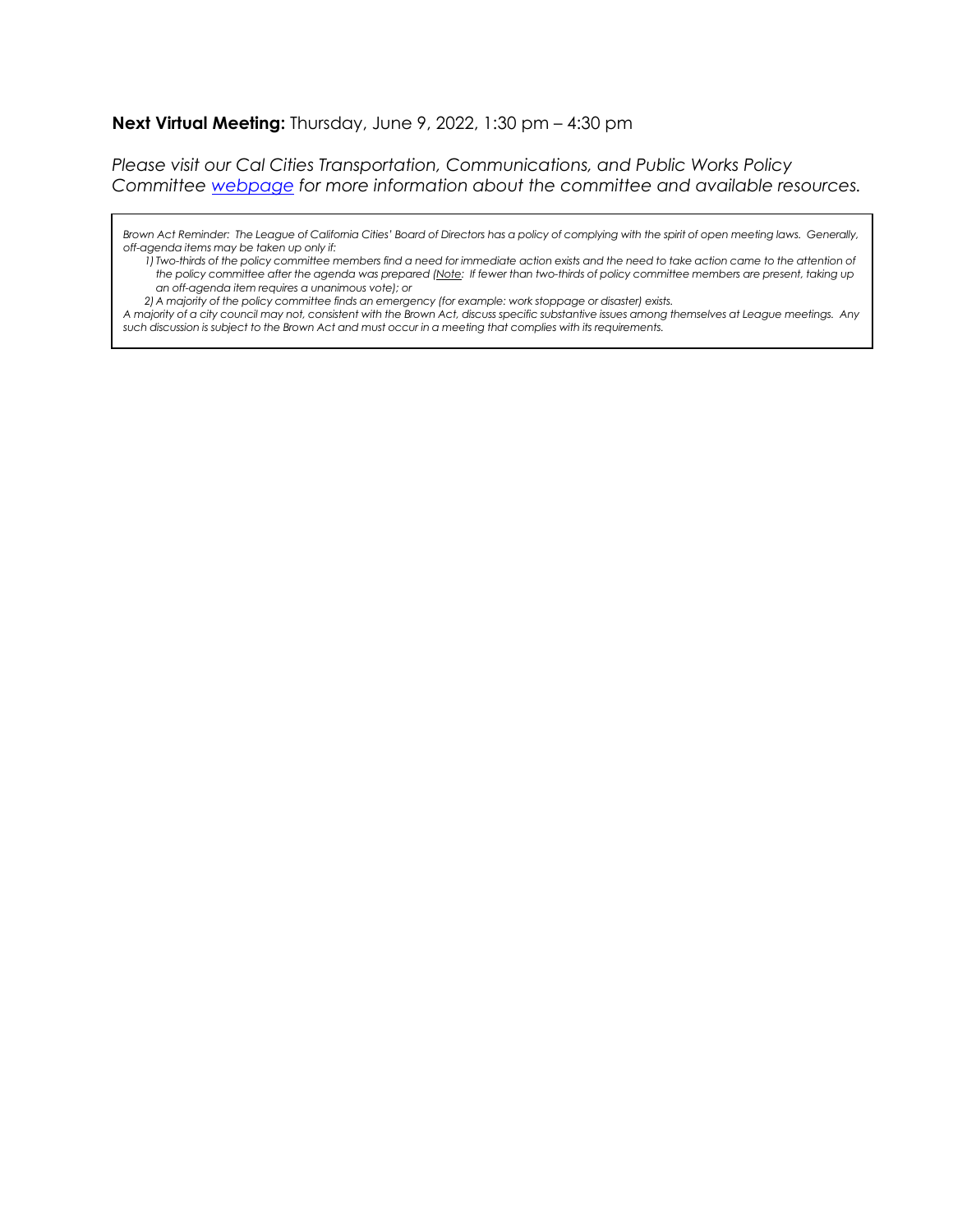#### **ATTACHMENT A**

AMENDED IN ASSEMBLY APRIL 19, 2022

AMENDED IN ASSEMBLY APRIL 7, 2022

AMENDED IN ASSEMBLY MARCH 28, 2022

california legislature—2021–22 regular session

**ASSEMBLY BILL No. 2419** 

**Introduced by Assembly Member Bryan (Coauthors: Assembly Members Cristina Garcia and Stone)**  (Coauthor: Senator Stern)

February 17, 2022

An act to add and repeal Part 3.2 (commencing with Section 71119) of Division 34 of the Public Resources Code, relating to environmental justice.

#### legislative counsel's digest

AB 2419, as amended, Bryan. Environmental justice: federal Infrastructure Investment and Jobs Act: Justice40 Oversight Committee.

Existing law establishes the Strategic Growth Council consisting of specified state agency members and members of the public. Existing law requires the council, among other things, to recommend policies and investment strategies and priorities to the Governor, the Legislature, and to appropriate state agencies to encourage the development of sustainable communities, such as those communities that promote equity, strengthen the economy, protect the environment, and promote public health and safety.

The federal Infrastructure Investment and Jobs Act (IIJA) provides additional federal funds to rebuild the nation's infrastructures. Executive orders issued by President Biden established the federal Justice40 Initiative with the goal that 40% of the overall federal benefits flow to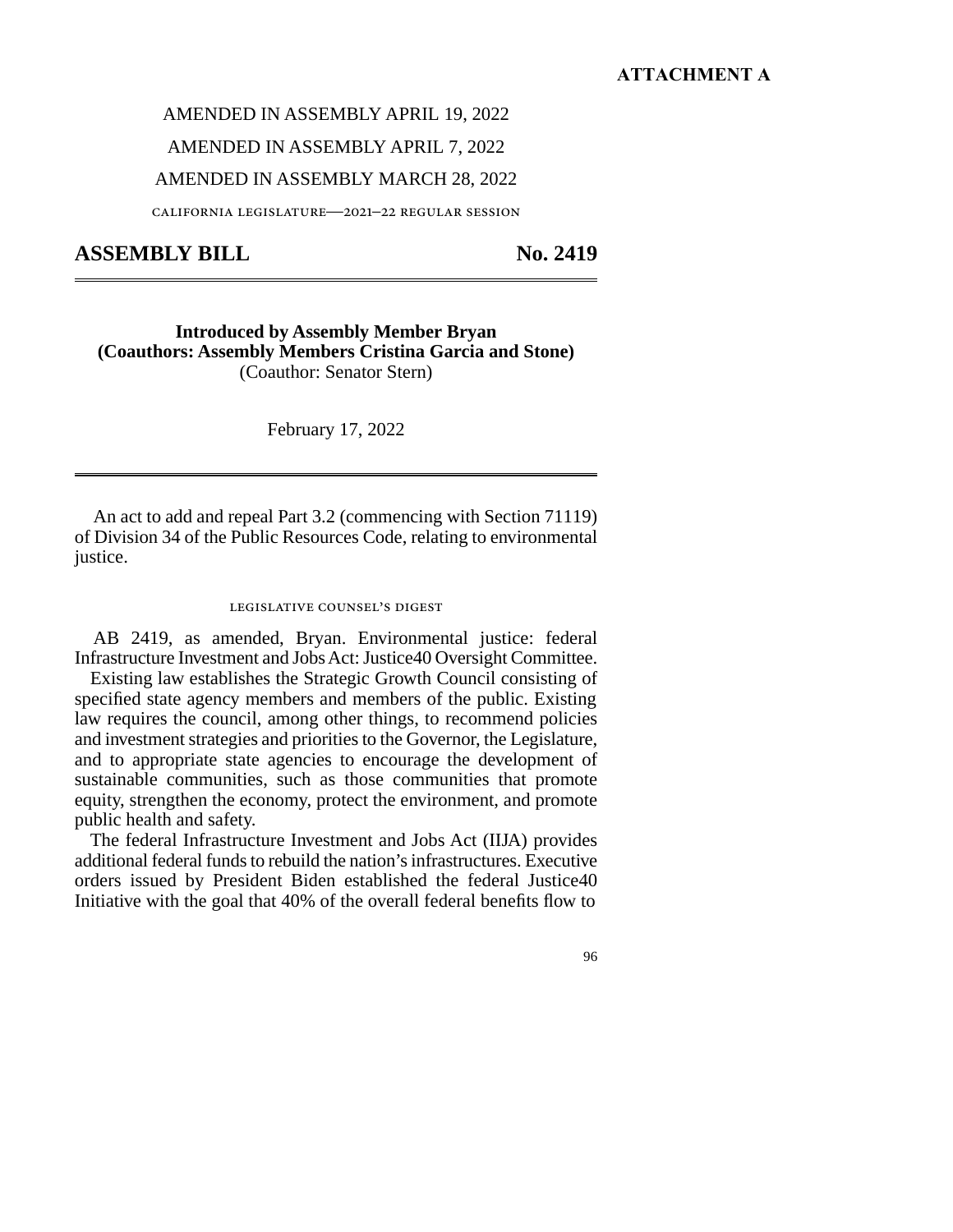disadvantaged communities and stating that the implementation of the IIJA should prioritize investing public dollars equitably, including through the Justice40 Initiative.

This bill would require a minimum of 40% of funds received by the state under the IIJA *and certain other federal funds* to be allocated to projects that provide direct benefits to disadvantaged communities and a minimum of an additional 10% be allocated for projects that provide direct benefits to low-income households and low-income communities, as provided. The bill would require specified *state* agencies administering *those* federal funds to perform specified tasks related to the expenditure of those federal funds.

This bill would establish the Justice40 Oversight Committee in the council, as provided, to perform various actions related to the expenditure of those federal funds. The bill would require the committee, by December 31, 2024, to provide an interim report, and by December 31, 2027, to provide a final report, to the Legislature, and to the council at a public meeting of the council, on various subjects related to the expenditure of those federal funds. The bill would provide that those provisions would be repealed by their own terms on a specified date.

Vote: majority. Appropriation: no. Fiscal committee: yes. State-mandated local program: no.

#### *The people of the State of California do enact as follows:*

1 SECTION 1. The Legislature finds and declares all of the 2 following: following:

3 (a) On January 27, 2021, President Biden signed Executive

4 Order 14008, which established the federal Justice40 Initiative 5 "with the goal of delivering 40 percent of the overall benefits of

6 relevant federal investments to disadvantaged communities."

 line 7 (b) On May 28, 2021, the White House Environmental Justice 8 Advisory Committee submitted its final recommendations on the

9 federal Justice40 Initiative to President Biden. This included the

10 request "that there must be a transformative and accountable

11 process developed for the fair and just distribution of 40% or more

12 of the benefits to be invested in frontline communities. Otherwise,<br>13 the investment will not reach frontline communities, given the bias

the investment will not reach frontline communities, given the bias

14 and ambivalence of many state and local governments, and the

15 systemic racial bias, inertia, and resistance to change that we must

16 never underestimate."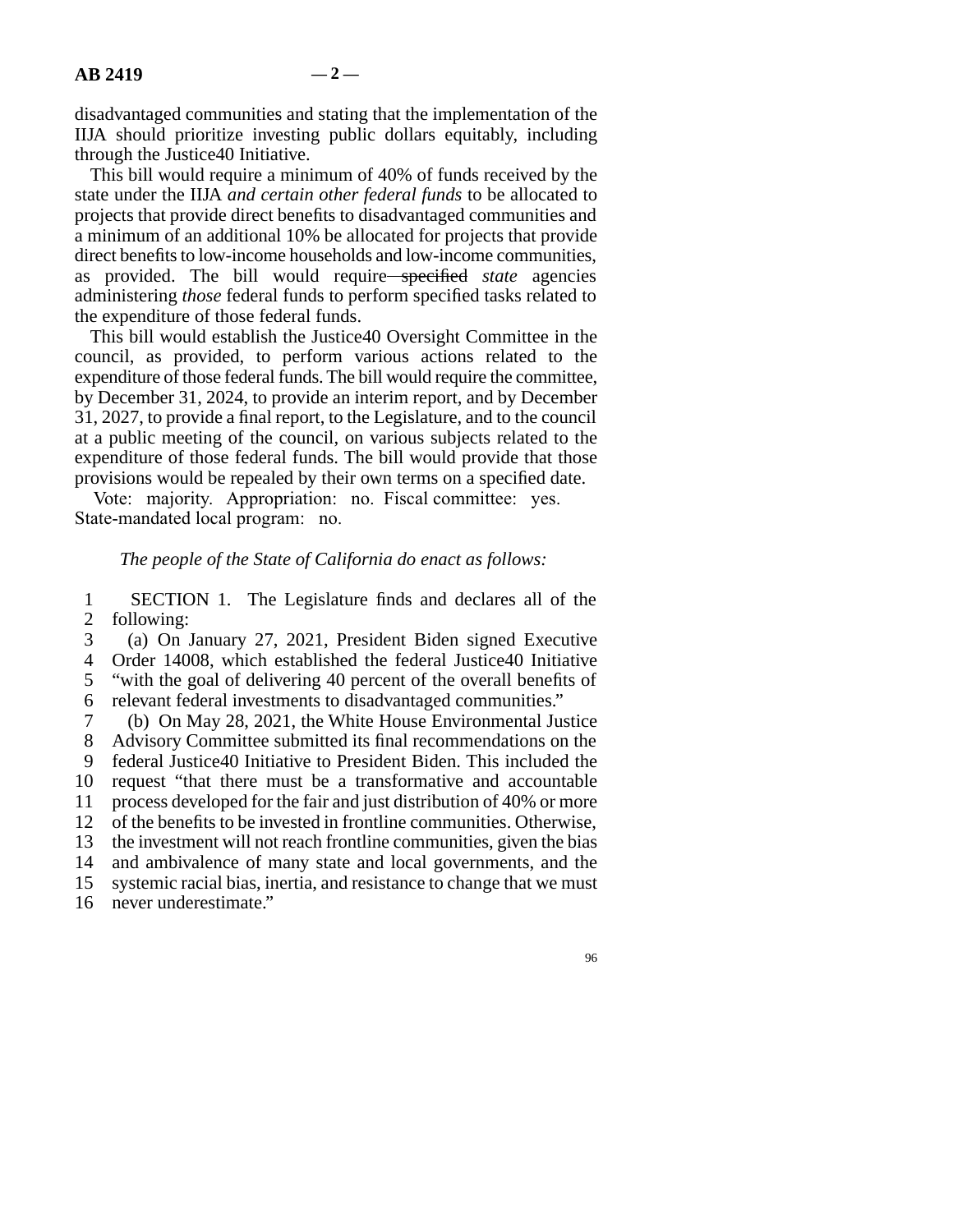line 1 (c) On November 15, 2021, President Biden signed into law the 2 federal Infrastructure Investment and Jobs Act (Public Law 3 117-58), hereinafter "IIJA." 117-58), hereinafter "IIJA."

4 (d) On the same day, President Biden also signed Executive 5 Order 14052, which was published on November 18, 2021, stating 6 that implementation of the IIJA should prioritize "investing public line 7 dollars equitably, including through the [federal] Justice40 8 Initiative, which is a Government-wide effort toward a goal that 9 40 percent of overall benefits from Federal investments in climate 10 change and clean energy flow to disadvantaged communities."

 line 11 (e) Throughout the history of the United States, racist 12 infrastructure policies and investments have cemented inequities 13 in housing, education, economic opportunity, health, and 14 environmental pollution. These inequities lock millions of 15 Americans out of prosperity and opportunity, nowhere more so 16 than in low-income communities of color.

17 (f) California has its own legacy of creating, upholding, or 18 exacerbating inequities through infrastructure investments. 19 California's highway system was often built in ways that broke 20 up Black, Indigenous, and people of color communities, forcing 21 the destruction of homes and displacing residents.

22 (g) Equity should be a primary consideration in determining<br>23 how to spend billions of dollars in infrastructure investments to how to spend billions of dollars in infrastructure investments to 24 deliver jobs and other benefits where they are needed most.<br>25 (h) This is a historic moment to seize the opportunities pro

(h) This is a historic moment to seize the opportunities provided 26 by the IIJA and the federal Justice40 Initiative to reverse inequities 27 and build a new vision of infrastructure as the foundation for an 28 inclusive society.

29 (i) States must play a crucial role in achieving the goals of the 30 federal Justice40 Initiative by ensuring that these investments 31 target and benefit disadvantaged communities, especially those 32 harmed by the long history of inequitable and racist policies.

33 (j) On September 1, 2021, Governor Newsom joined a group 34 of 10 governors to submit a letter to Congressional leaders 35 requesting that "any infrastructure package ensure 40 percent of 36 the benefits of climate and clean infrastructure investments are 37 directed to disadvantaged communities and invests in rural 38 communities and communities impacted by the market-based 39 transition to clean energy."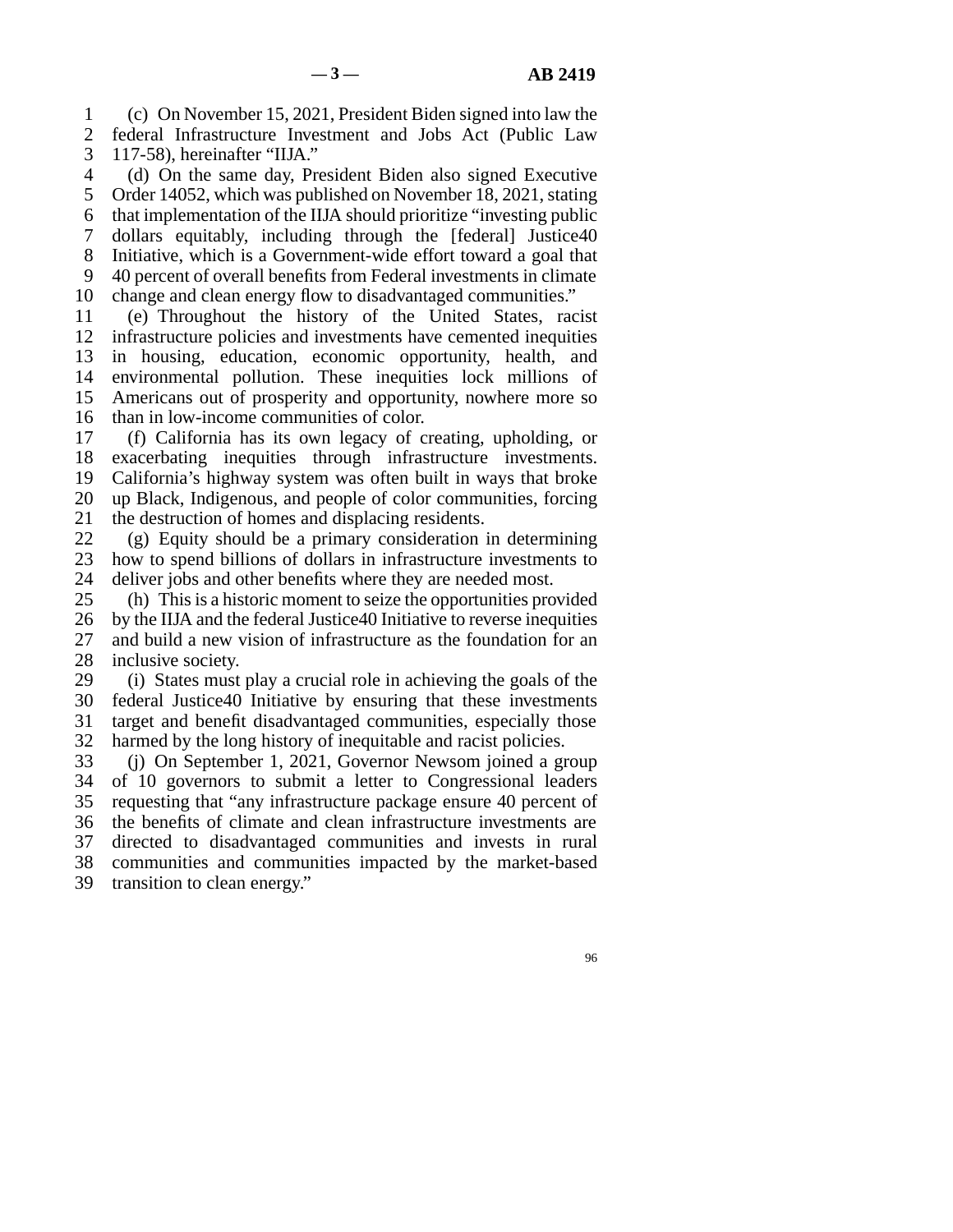line 1 (k) California's disadvantaged communities need significant 2 improvements in the areas of public transit, broadband access,<br>3 water systems, and climate resilience throughout the state. water systems, and climate resilience throughout the state. line 4 (*l*) Committing to the federal Justice40 Initiative could help 5 provide, among other things, better and less polluting public transit, 6 reliable and affordable high-speed internet access, and clean 7 drinking water to those communities. line 8 (m) California is committed to being a leader in the push for a 9 cleaner and more just future. 10 SEC. 2. Part 3.2 (commencing with Section 71119) is added 11 to Division 34 of the Public Resources Code, to read:  $12$ 13 PART 3.2. CALIFORNIA JUSTICE40 ACT  $\frac{14}{15}$ 71119. This part shall be known, and may be cited, as the 16 California Justice40 Act. 17 71119.1. (a) For purposes of this section, the following 18 definitions apply: 19 (1) "Committee" means the Justice40 Oversight Committee 20 established pursuant to subdivision  $(i)$ . 21 (2) "Council" means the Strategic Growth Council established 22 pursuant to subdivision (a) of Section 75121.<br>23 (3) "Covered program" means a federal go line 23 (3) "Covered program" means a federal government program, 24 as outlined in the Interim Implementation Guidance for the  $25$  Justice 40 Initiative *(Justice 40 Initiative*) released by the Office of line 25 Justice40 Initiative *(Justice40 Initiative)* released by the Office of 26 Management and Budget (M-21-28), that makes covered 27 investment benefits in one or more of the following areas:  $28$  (A) Climate change. 29  $\hspace{0.1em}$  (B) Clean energy and energy efficiency. 30 (C) Clean transportation. 31 (D) Affordable and sustainable housing. 32 (E) Training and workforce development related to climate, 33 natural disasters, environment, clean energy, clean transportation, 34 housing, water and wastewater infrastructure, and legacy pollution 35 reduction, including in energy communities. 36 (F) Remediation and reduction of legacy pollution. 37 (G) Critical clean water and waste infrastructure. 38 (4) "Disadvantaged community" means a community identified

39 as disadvantaged pursuant to Section 39711 of the Health and

40 Safety Code.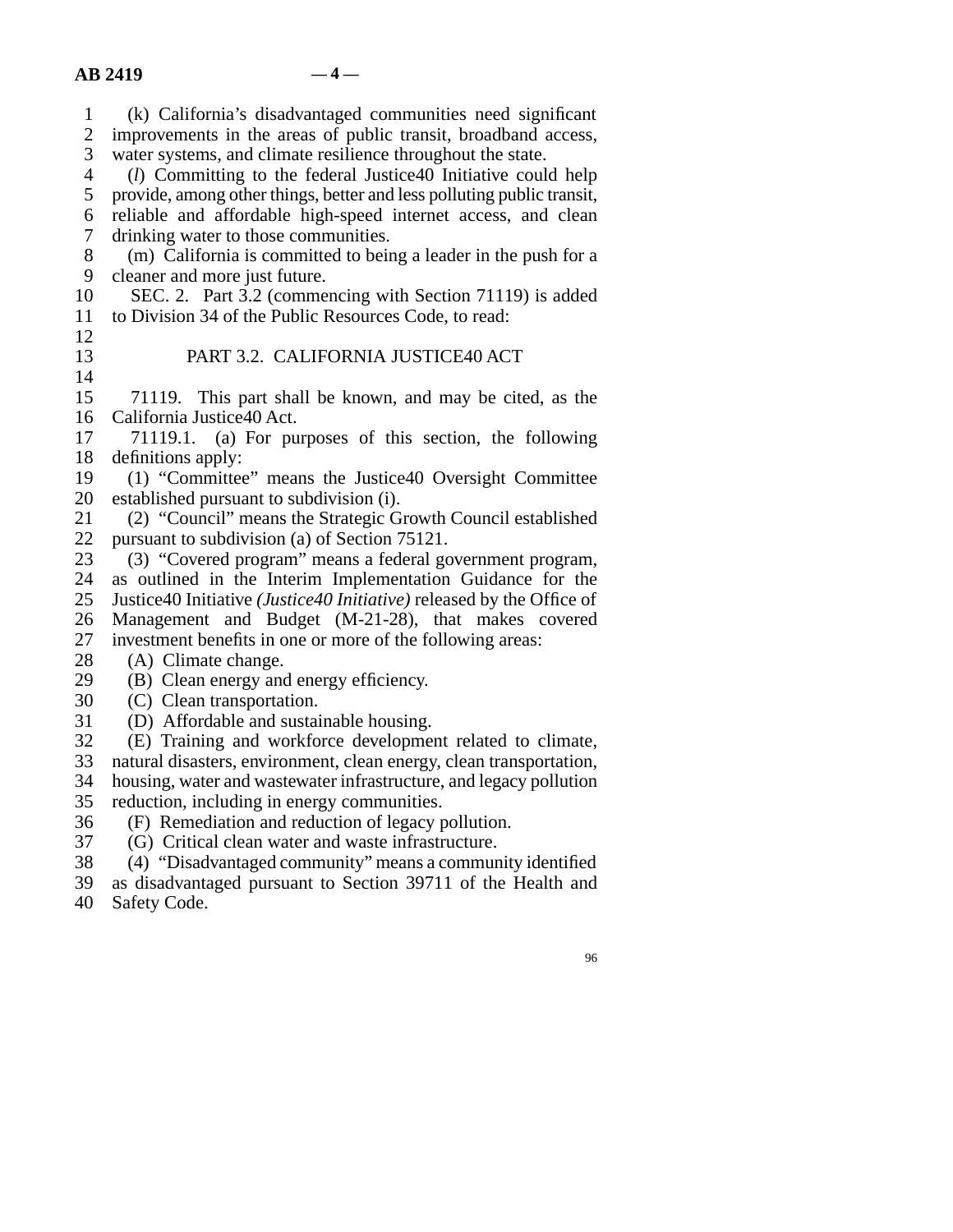line 1 (5) "Federal act" means the federal Infrastructure Investment 2 and Jobs Act (Public Law 117-58).

3 (6) "Federal funds" means moneys received by the state under line 4 the federal act. *act and other federal moneys for covered programs*  5 *that fall under the Justice40 Initiative.* 

 line 6 (7) "Infrastructure" means all sectors included in the federal line 7 act, including, but not limited to, transportation, water, energy, 8 broadband, and resilience and rehabilitation of the nation's natural 9 resources.

10 (8) "Low-income communities" are census tracts with median 11 household incomes at or below 80 percent of the statewide median 12 income or with median household incomes at or below the 13 threshold designated as low income by the Department of Housing 14 and Community Development's list of state income limits adopted 15 pursuant to Section 50093 of the Health and Safety Code.

16 (9) "Low-income households" are those with household incomes 17 at or below 80 percent of the statewide median income or with 18 household incomes at or below the threshold designated as low 19 income by the Department of Housing and Community 20 Development's list of state income limits adopted pursuant to 21 Section 50093 of the Health and Safety Code.

lead 22 (b) (1) In allocating *administrating* federal funds, *funds* 23 *annronriated by the Legislature, a state agency shall allocate* a appropriated by the Legislature, a state agency shall allocate a 24 minimum of 40 percent of the federal *those* funds shall be allocated 25 to projects that provide direct benefits to disadvantaged to projects that provide direct benefits to disadvantaged 26 communities in the state.

27 (2) In allocating *administrating* federal funds, *funds* 28 *appropriated by the Legislature, a state agency shall allocate* a 29 minimum of an additional 10 percent of the federal *those* funds 30 shall be allocated to projects that provide direct benefits to 31 low-income households in the state or to projects that provide 32 direct benefits to low-income communities in the state.

 line 33 *(c) When a state agency makes a request to the Legislature to*  34 *expend federal funds for a covered program, the state agency shall*  line 35 *submit to the appropriate subcommittees of the Budget Committees*  line 36 *of each house of the Legislature a plan on how the state agency*  37 *will meet the requirements of subdivision (b).* 

line 38 *(d) Each state agency receiving federal funds appropriated in* 

line 39 *the annual Budget Act shall annually provide an update to the* 

line 40 *appropriate subcommittees of the Budget Committee of each house*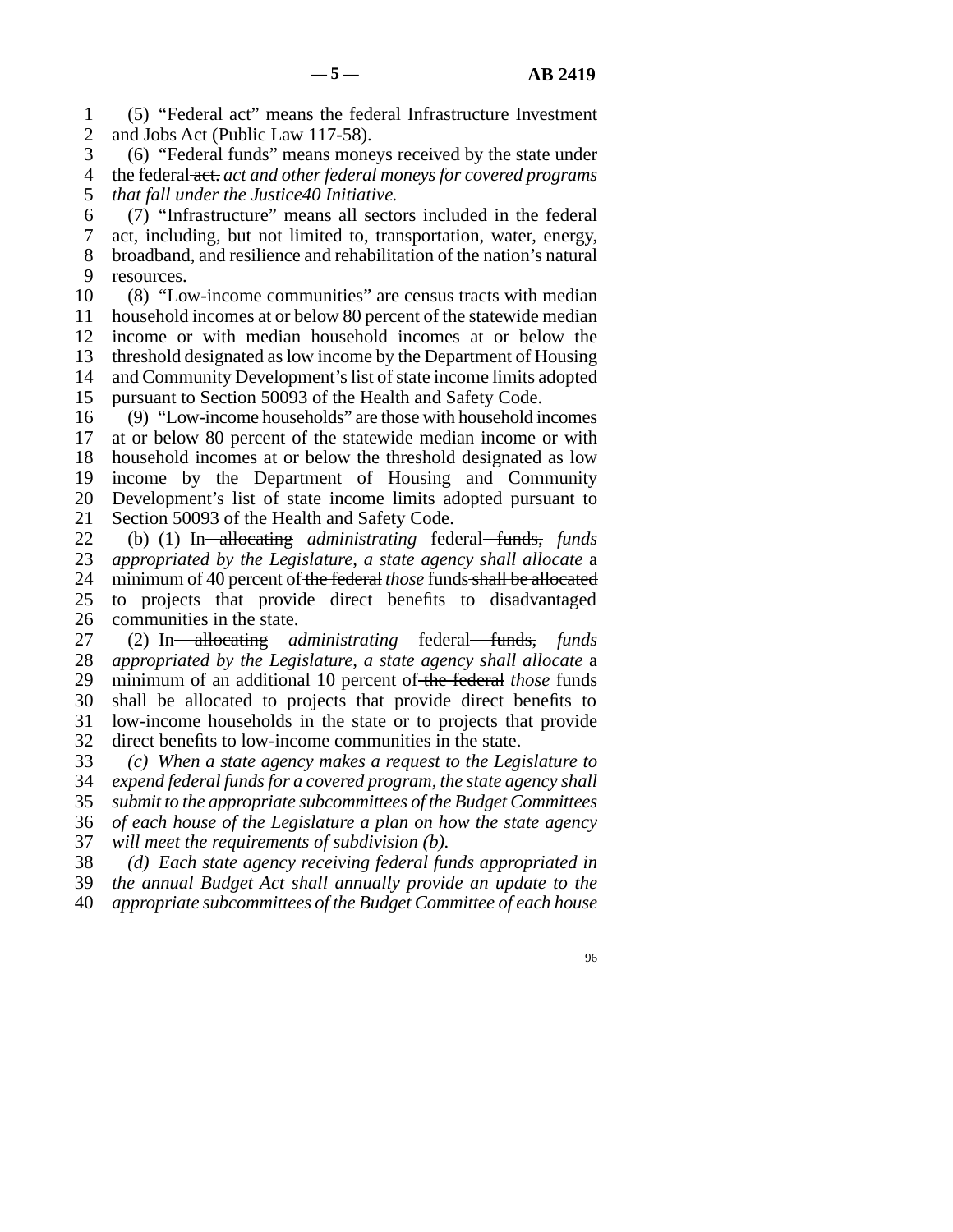line 1 *of the Legislature on how the state agency is meeting the* 

2 *requirements of subdivision (b) until the appropriated moneys are* 3 *fully expended.* fully expended.

 $4 \quad (e)$ 

 line 5 *(e)* All investments of federal funds shall avoid substantial line 6 burdens to disadvantaged communities, low-income communities, line 7 and low-income households, including physical or economic 8 displacement of low-income households and small businesses in 9 disadvantaged communities and low-income communities, 10 increased local exposure to toxics or other health risks, or other 11 substantial economic, environmental, or public health burdens.<br>12 (d)

 $\Theta$ 

13 (f) All investments of federal funds shall maximize economic 14 cobenefits by including labor and workforce standards, and give 15 preference to projects that include wage standards, targeted hire 16 provisions for disadvantaged and underrepresented workers, project 17 labor agreements, community workforce agreements, and 18 community benefits agreements.

 line 19 *(g) A state agency administering federal funds appropriated by*  20 *the Legislature shall do all of the following:* 

21  $\left(e\right)$  A public agency administering federal funds shall maximize 22 *(1) Maximize* benefits for disadvantaged communities,<br>23 low-income households, and low-income communities in alignment low-income households, and low-income communities in alignment 24 with the framework established by the investment plan developed<br>25 by the State Air Resources Board pursuant to Chapter 4.1 by the State Air Resources Board pursuant to Chapter 4.1 26 (commencing with Section 39710) of Part 2 of Division 26 of the 27 Health and Safety Code.<br>28 <del>(f) Administering age</del>

# 28 (f) Administering agencies shall conduct,<br>29 (2) *Conduct*, or participate in, outreach a

 line 29 *(2) Conduct,* or participate in, outreach and engagement and line 30 require qualifying projects to demonstrate community support to

31 improve funding accessibility and to maximize participation by, 32 and benefits to, disadvantaged communities, low-income

33 communities, and low-income households.

 $\frac{1}{2}$  (g) A public agency administering federal funds shall consider line 35 *(3) Consider* a project's potential impacts on goals that include, 36 but are not limited to, advancing environmental justice, reducing 37 emissions of greenhouse gases, promoting climate adaptation and line 38 resilience, meaningfully consulting with and incorporating input 39 from communities, promoting registered apprenticeship and 40 preapprenticeship programs, and creating high-road jobs.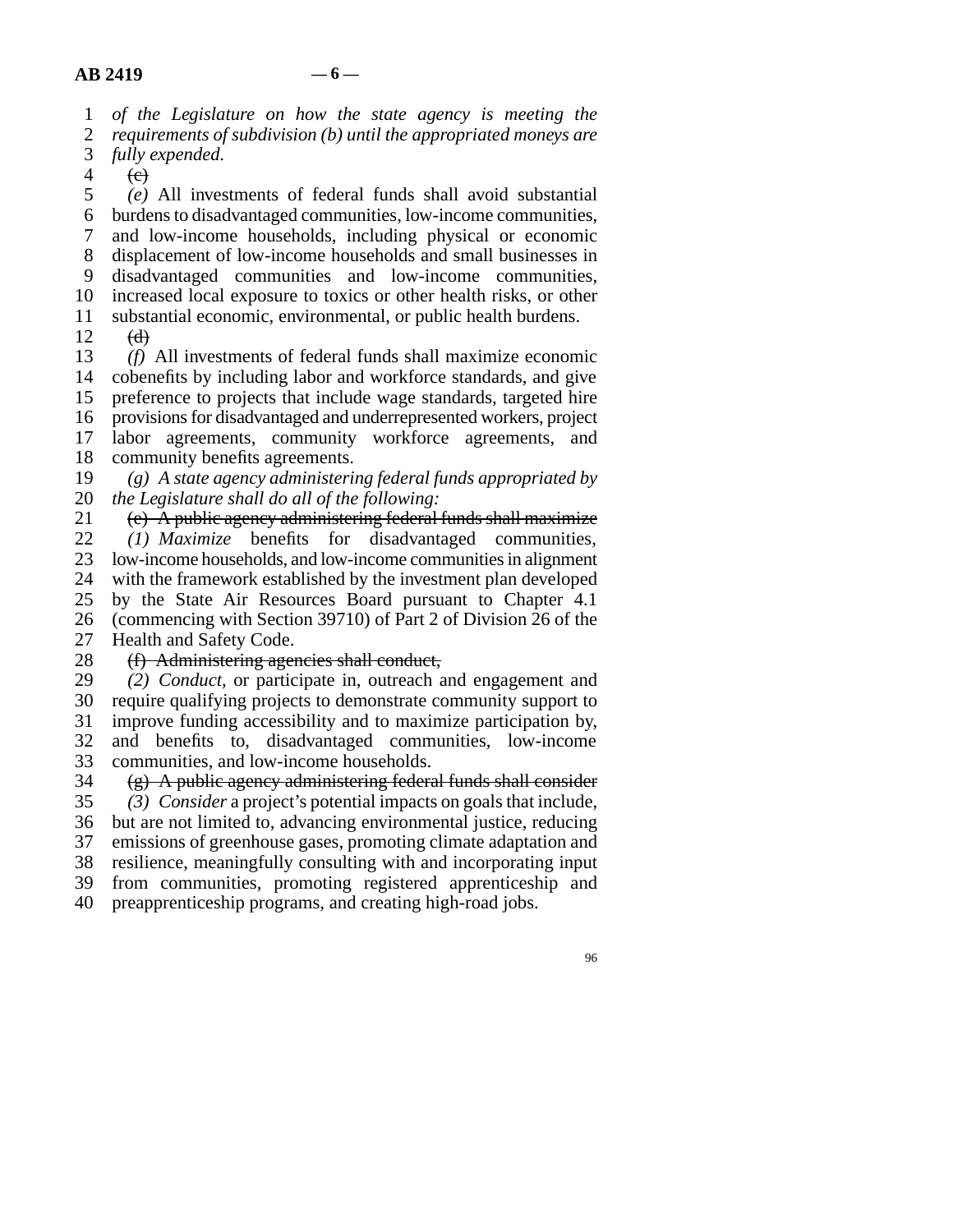line 1 (h) A state agency administering federal funds shall annually 2 (4) *Annually* report on, and make available to the public, the state agency's activities and progress toward *meeting the*  line 3 state agency's activities and progress toward *meeting the*  line 4 *requirements of subdivision (b), including* implementing the line 5 committee's recommendations and *once released,* the use of federal 6 funds for projects, including the total amount of federal funds 7 disbursed, the entities that received federal funds, and the projects 8 funded. funded by the federal funds. 9  $\overrightarrow{H}$ 10 *(h)* The Justice40 Oversight Committee is hereby established 11 in the Strategic Growth Council to do all of the following: 12 (1) Identify infrastructure deficiencies in disadvantaged 13 communities and low-income communities throughout the state. 14 (2) Recommend climate, clean energy, and infrastructure 15 projects *under any covered program* for federal funding. 16 (3) Recommend climate and labor standards for projects that 17 receive federal funds. 18  $\qquad$  (i) 19 *(i)* (1) The committee shall consist of the following members: 20 (A) Not less than eight members appointed by the Governor as 21 follows: 22 (i) At least one representative of a Native American tribal 23 community. community. 24 (ii) At least one representative of a local or regional group that 25 works on environmental issues affecting frontline communities. works on environmental issues affecting frontline communities.

26 (iii) A representative of a local or regional group that works on transportation equity. transportation equity.

- 28 (iv) A representative of an environmental justice organization.
- 29 (v) At least one representative of an equity- or racial 30 justice-focused organization that works with a disadvantaged 31 community.
- 32 (vi) At least one representative of a local or regional group that 33 works with a low-income community.
- 34 (vii) A representative of a public sector labor union.
- 35 (viii) A representative from a labor union that represents 36 building and construction trades.
- 37 (B) Two members appointed as follows:

38 (i) One public member appointed by the Speaker of the 39 Assembly.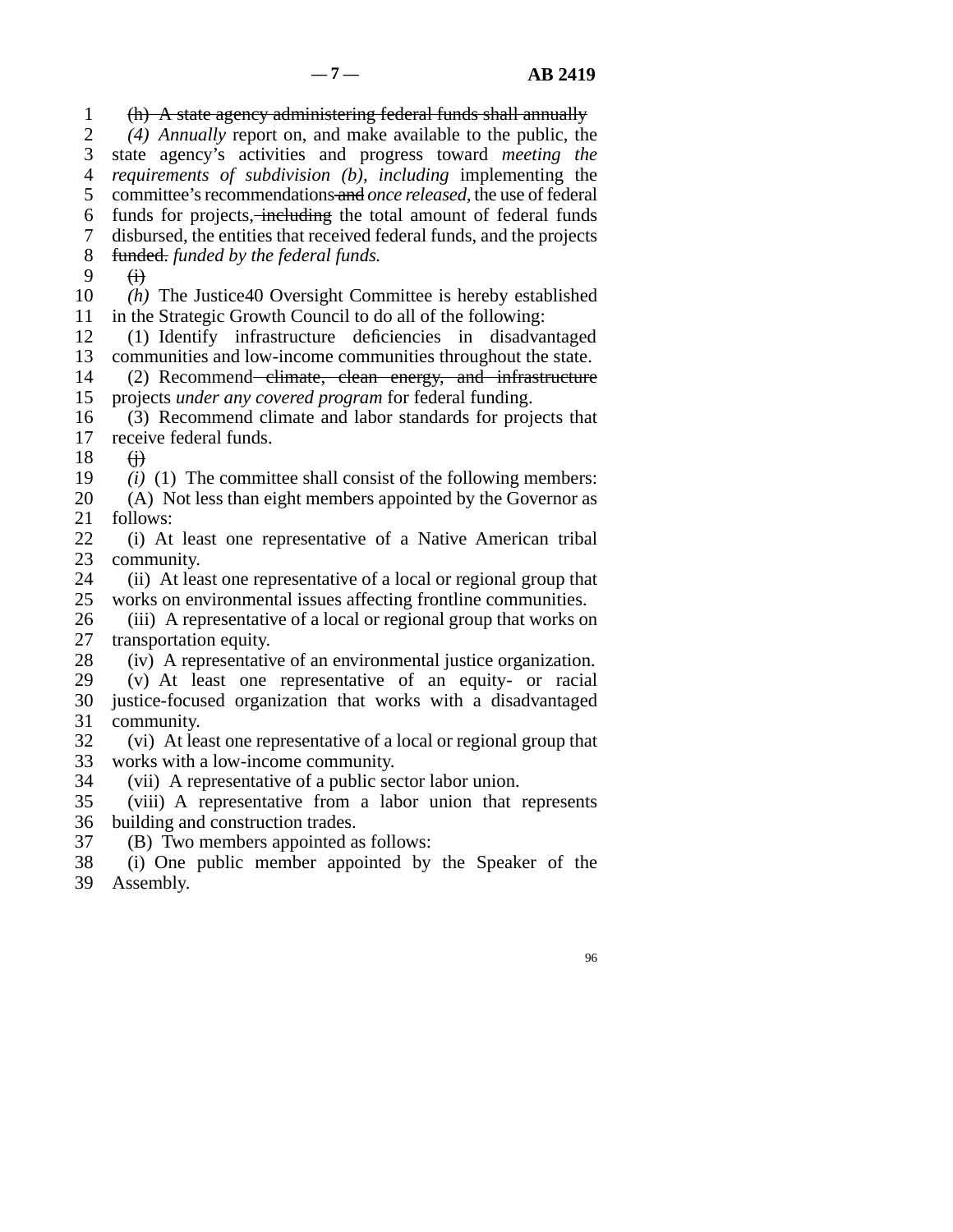|    | (ii) One public member appointed by the Senate Committee on            |
|----|------------------------------------------------------------------------|
| 2  | Rules.                                                                 |
| 3  | (2) Committee members shall serve on the committee without             |
| 4  | compensation, but may be reimbursed for their actual expenses          |
| 5. | incurred in connection with their duties as members of the             |
| 6  | committee.                                                             |
| 7  | (k) The committee shall work with the California Environmental         |
| 8  | Protection Agency, the Transportation Agency, and other                |
| 9  | appropriate entities to implement this section.                        |
| 10 | $(h)$ The                                                              |
| 11 | $(i)$ Each state agency receiving federal funds appropriated by        |
| 12 | the Legislature shall provide to the council information in the        |
| 13 | report specified in paragraph $(4)$ of subdivision $(g)$ . The council |
| 14 | shall-track the use of federal funds and make that information         |
| 15 | available to the committee and to the public on the council's          |
| 16 | internet-website the tracking information. website.                    |
| 17 | (m)                                                                    |
| 18 | $(k)$ A-public <i>state</i> agency administering federal funds shall   |

19 coordinate with the council's Community Assistance for Climate 20 Equity Program to assist communities in applying for, and 21 accessing, federal funds for infrastructure projects.

 $\begin{matrix} 22 & (n) \\ 23 & (l) \end{matrix}$  $(l)$  (1) On or before December 31, 2024, the committee shall 24 submit an interim report to the Legislature, and to the council at 25 a public meeting of the council, that identifies infrastructure a public meeting of the council, that identifies infrastructure 26 deficiencies in disadvantaged communities, recommends 27 infrastructure projects, provides agency guidelines on the climate 28 and labor standards developed pursuant to paragraph (3) of 29 subdivision (i), and reports on the expenditure of federal funds.

 line 30 (2) On or before December 31, 2027, the committee shall submit 31 a final report to the Legislature, and to the council at a public 32 meeting of the council, on the expenditure of federal funds and that includes an evaluation of state agencies' success in meeting that includes an evaluation of state agencies' success in meeting 34 the climate and labor standards developed pursuant to paragraph  $35$  (3) of subdivision (i).

36 (3) The reports submitted to the Legislature pursuant to 37 paragraphs (1) and (2) shall be submitted in accordance with 38 Section 9795 of the Government Code.<br>39 (4) The council shall make available to

 $(4)$  The council shall make available to the public on its internet 40 website the reports required pursuant to paragraphs  $(1)$  and  $(2)$ .